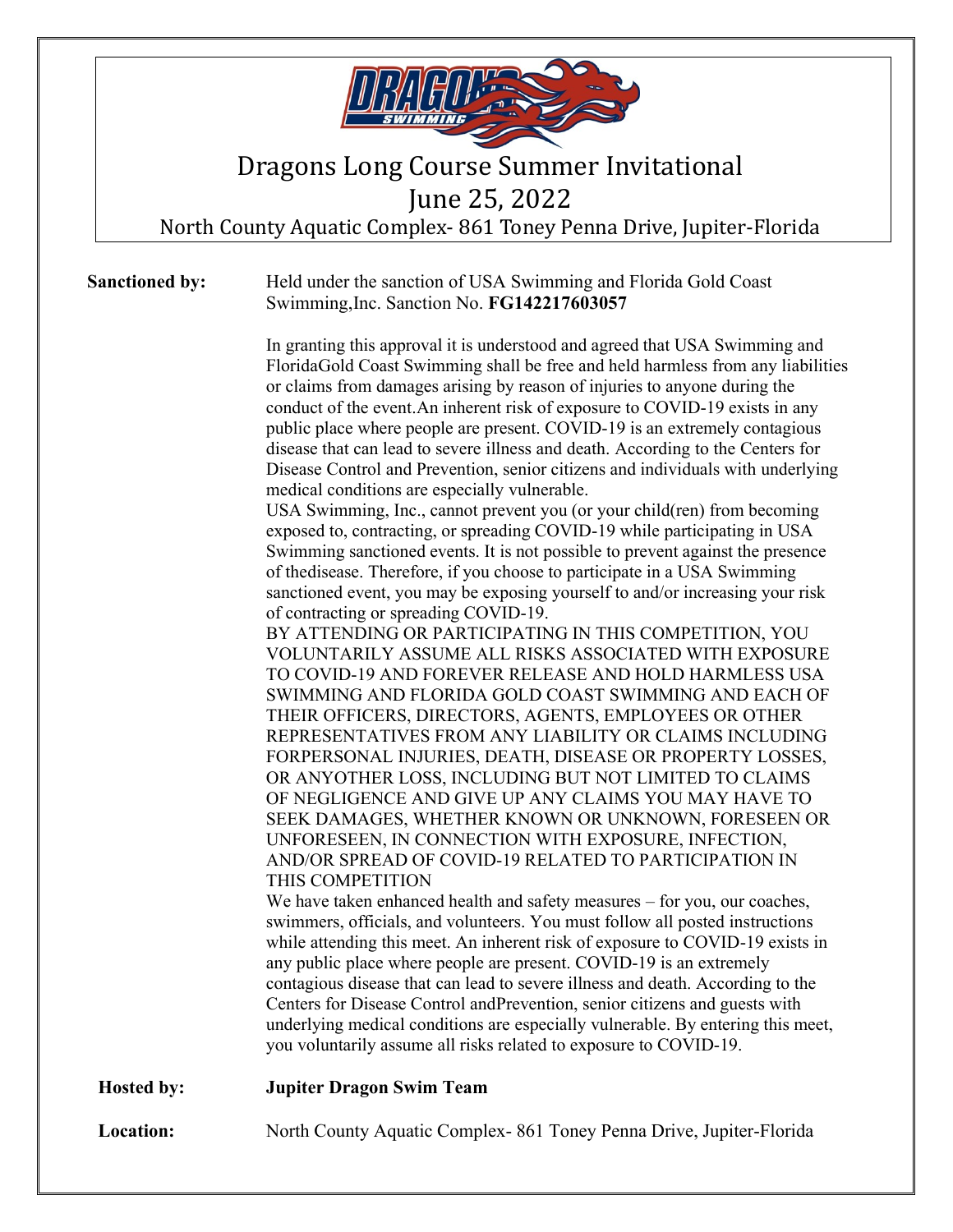**Directions:** Take I-95 to Exit 87A East (Jupiter/Indiantown Road) or Florida Turnpike to Exit 116 (Jupiter). Go east approximately two miles to Pennock Lane. Turn right/south on Pennock to Toney Penna (½ mile). Turn left on Toney Penna and left again into the pool parking lot. **See map on page 6 or at www.jdswim.com**

**Dates & Time:** All sessions are **timed finals** for all swimmers.

| Session I $\begin{array}{ c c c c c c } \hline \text{Session I} & \text{Timed} & \text{Saturday} & \text{June 25, 2022} \hline \end{array}$<br>$\overline{\text{Finals}}$<br><b>All Ages</b> |  | $\sim$ Warm-up – 8:00 am $\sim$ Start – 9:00 am |  |
|----------------------------------------------------------------------------------------------------------------------------------------------------------------------------------------------|--|-------------------------------------------------|--|
|----------------------------------------------------------------------------------------------------------------------------------------------------------------------------------------------|--|-------------------------------------------------|--|

**WARM UP PROCEDURES: If needed Warm up will be split into "Wave 1" warm up and "Wave 2" warm up. Racing Start Lanes will be open for both "Wave 1 and 2" 15 minutes before the start of session. Teams will be assigned lanes in either "Wave 1" or "Wave 2"warm up.**

#### **NO RACING STARTS IN COOL DOWN LANE DURING MEET**

**\*Meet director reserves the right to change meet warm-up, start times, or drop some events in order to hold an efficient meet within USA Swimming/FGC guidelines and with Age Group Chair approval.**

**Pool/Timing:** 50 Meter by 25 Yard heated outdoor pool, **8 long-course** racing lanes with separate warm-up and swim-down lane available. Daktronics Timing System will be used. Fly-over starts will possibly be used. Fly-over starts will possibly be used. The competition course has been certified in accordance with 104.2.2 (C). Water depth at the start varies from 4'4" to 8'0" depending on lane assignment accordance with 202.3.7 (C) The copy of such certification is on file with USA Swimming. **Camera Free:** The Florida Gold Coast Swimming **CAMERA FREE ZONE** policy is in effect at this meet. No person may use a camera or any other device capable of recording still or video images in the area behind the starting blocks, in the locker

rooms, changing areas, showers or restrooms. Violators may be reported to law enforcement or other governmental authorities and/or may be barred from the facility during the sanctioned event.

**Image Authorization:**All participants agree to be filmed and photographed by the official photographer(s) and network(s) of USA Swimming under the conditions authorized by USA Swimming, and allow event organizers the right to use names, pictures, likenesses, and biographical information before, during or after the period of participation in USA Swimming competitions to promote such competitions.

- **Conflict of Interest**: Unauthorized sale, advertisement, and promotion of products and/or services at the location of the competition as well as its vicinities are not allowed without the written request and written approval of the meet host and meet director. All requests must be submitted to the meet director no later than 10 days prior to the first day of the competition. Failing to comply with such order will result in removal from the facility and/or immediate vicinity.
- **Rules:** Current 2022 USA Swimming and FGC rules will govern this meet. Safety rulesas outlined by USA Swimming and as recommended by the Referee, will be in effect.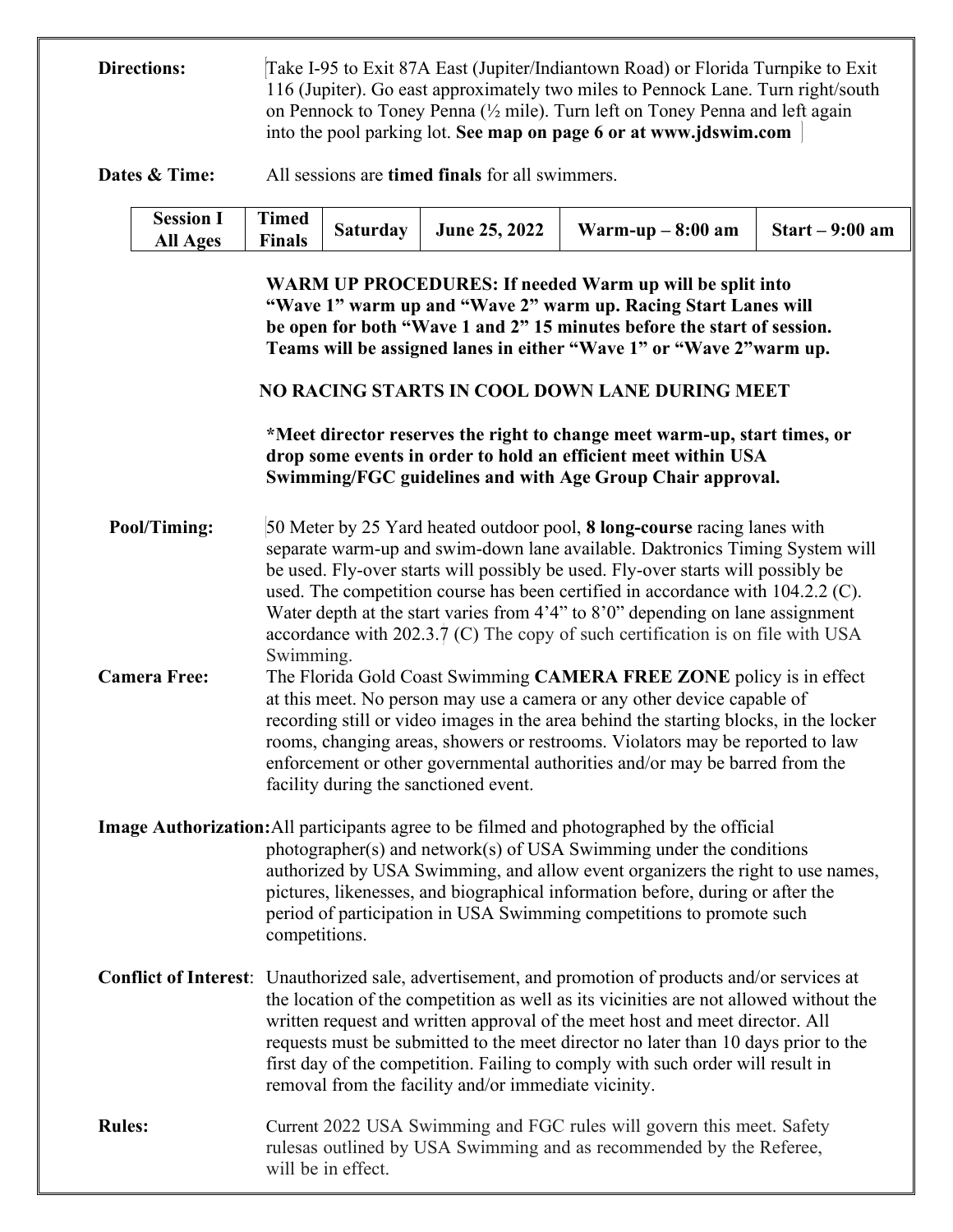Public Health and Safety mandates and guidelines of the State of Florida, Palm Beach County Health Dept. & 2022 Palm Beach County Parks & Rec Health Guidelines will beenforced.

Safety rules as outlined by USA Swimming and as recommended by the referee will be ineffect.

All applicable adults participating in or associated with this meet, acknowledge that theyare subject to the provisions of the USA Swimming Minor Athlete Abuse Prevention Policy ("MAAPP"), and that they understand that compliance with the MAAPP policy is a condition of participation in the conduct of this competition.

Operation of a drone, or any other flying apparatus, is prohibited over the venue (pools, athlete/coach areas, spectator areas and open-ceiling locker rooms) any time athletes, coaches, officials, and/or spectators are present.

#### **12 & under technical suit ban will be enforced.**

**Eligibility:** Open to all current 2022 USA swimming registered athletes and foreign athletes with proper travel credentials who have been invited by USA Swimming. Any swimmer entered in the meet must be certified by a USA Swimming member coach as being proficient in performing a racing start or must start each race from within the water without the use of the backstroke ledge. When unaccompanied by a member-coach, it is the responsibility of the swimmer or the swimmer's legalguardian to ensure compliance with this requirement - USA Swimming Rule 202.3.3 The Meet Host **WILL NOT** be accepting New or Renewing USA Swimming registrations at the meet. All USA Registrations must be done prior tothe start of the competition. **No swimmer will be permitted to compete unless the swimmer is a member as provided in Article 302.**

- **Deck Changes**: Changing, in whole or in part, into or out of a swimsuit in an area other than a permanent or temporary locker room, bathroom, changing room or other spacedesignated for changing purposes is prohibited.
- **Disability Athletes:** All swimmers are welcome at this meet. Any athlete with a disability will be accommodated. The coach or athlete is responsible for notifying the referee of any accommodations that are required in accordance with the USA-S rule 105.4 Please contact Coach K at 561-339-9959 ahead of time to allow for preparations [coachkirill@yahoo.com](mailto:coachkirill@yahoo.com)
- **Entry Deadline:** All entries must be received by **Friday June 17, 2022**
- **Entry Limit:** Three (4) individual events per day.

**Entry Procedure:** PLEASE enter electronically, NO MAILED entries. For electronic entries (CL or SDIF format only!!) Please email entry to:  $\overline{coachkiril}$   $\omega$ yahoo.com Confirmation for electronic entries will be sent via e-mail. \*\*Submission of electronic entries signifies that all swimmers are 2022 USA Swimming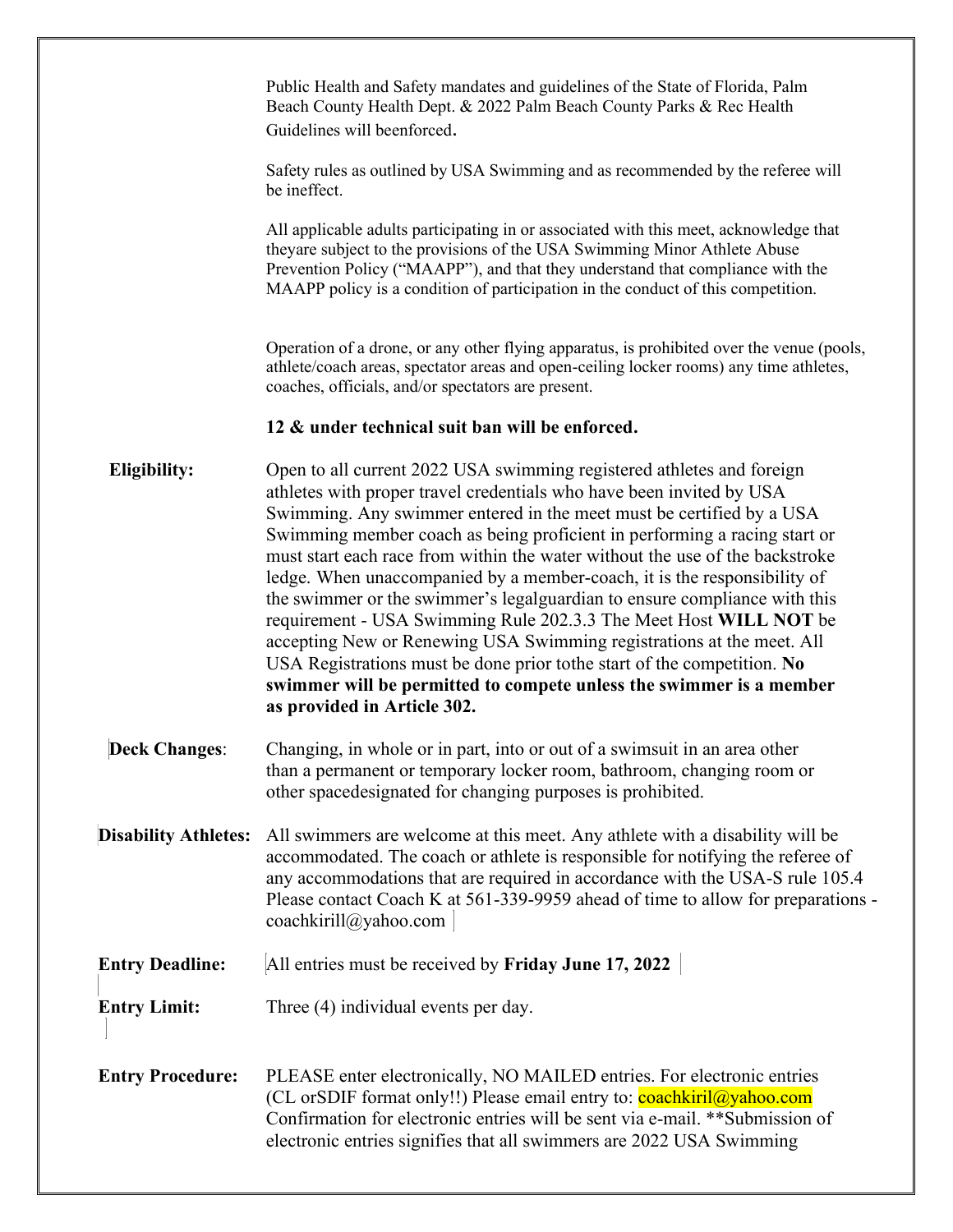|                                             | registered. Any non-registered athletes will be removed from the meet.<br>Questions, please contact Coach K at 561-339-9959.<br>Non-electronic entries are not accepted                                                                                                    |
|---------------------------------------------|----------------------------------------------------------------------------------------------------------------------------------------------------------------------------------------------------------------------------------------------------------------------------|
| <b>Entry Fees:</b>                          | \$7.00 per Individual event entry<br>\$12.00 per swimmer surcharge                                                                                                                                                                                                         |
|                                             | *Entry fees are made payable to "Jupiter Dragons Swim Team"<br><b>JDST</b> (note: one check per team)                                                                                                                                                                      |
| <b>Refunds:</b>                             | Once a team or individual entry has been received and processed, there will be no<br>refunds in full or in part, unless FGC rule 1.17.v applies.                                                                                                                           |
| <b>Deck Entries:</b>                        | Late entries and deck entries WILL NOT be accepted. The FGC deck entry policy<br>WILL NOT be in effect.                                                                                                                                                                    |
| Seeding:                                    | Eligible entries shall be seeded in the following order - Long Course Meters followed<br>by Short Course Yards and will be swum slowest to fastest.                                                                                                                        |
| <b>Awards:</b>                              | Individual Events: Medals places: $1st - 3rd$ Ribbons places $4th - 8th$ for the<br>following age groups: $10& \text{Under}, 11&12, 13&14$ and $15& \text{Over}$                                                                                                           |
| Scoring:                                    | This competition is not scored.                                                                                                                                                                                                                                            |
| <b>Admission:</b>                           | Admission - \$3 per session. Heat Sheets - FREE - you can find the heat sheet<br><b>posted online at www.jdswim.com.</b> They will be emailed to your team as well on<br>Thursday June 23, 2022. We will have a limited number of printed heat sheets for<br>sale - \$2.00 |
| <b>Concessions:</b>                         | Concession stand will be available.                                                                                                                                                                                                                                        |
| <b>Hospitality:</b>                         | Refreshments and hospitality for coaches / officials / volunteers will be available.                                                                                                                                                                                       |
| <b>Meet Referee:</b>                        | Dee Herfurth                                                                                                                                                                                                                                                               |
| <b>Admin. Official:</b>                     | Kiril Zahariev                                                                                                                                                                                                                                                             |
| <b>Meet Marshall:</b>                       | Palm Beach County Parks & Recreation Lifeguard Staff                                                                                                                                                                                                                       |
| <b>Meet Director:</b>                       | Kiril Zahariev (Coach K) cell # 561-339-9959 E-mail - coachkiril@yahoo.com                                                                                                                                                                                                 |
| <b>Meet Committee:</b>                      | A meet committee may be created by the meet referee to handle issues pertaining<br>to non-rule situations at the meet such as severe weather and equipment issues.                                                                                                         |
| <b>Information:</b><br><b>Meet Results:</b> | Call Coach K at (561) 339-9959<br>Meet results will be uploaded periodically on Meet Mobile.<br>Official results will be e-mailed & posted at FLORIDA GOLD COAST website at<br>www.fgcswim.org                                                                             |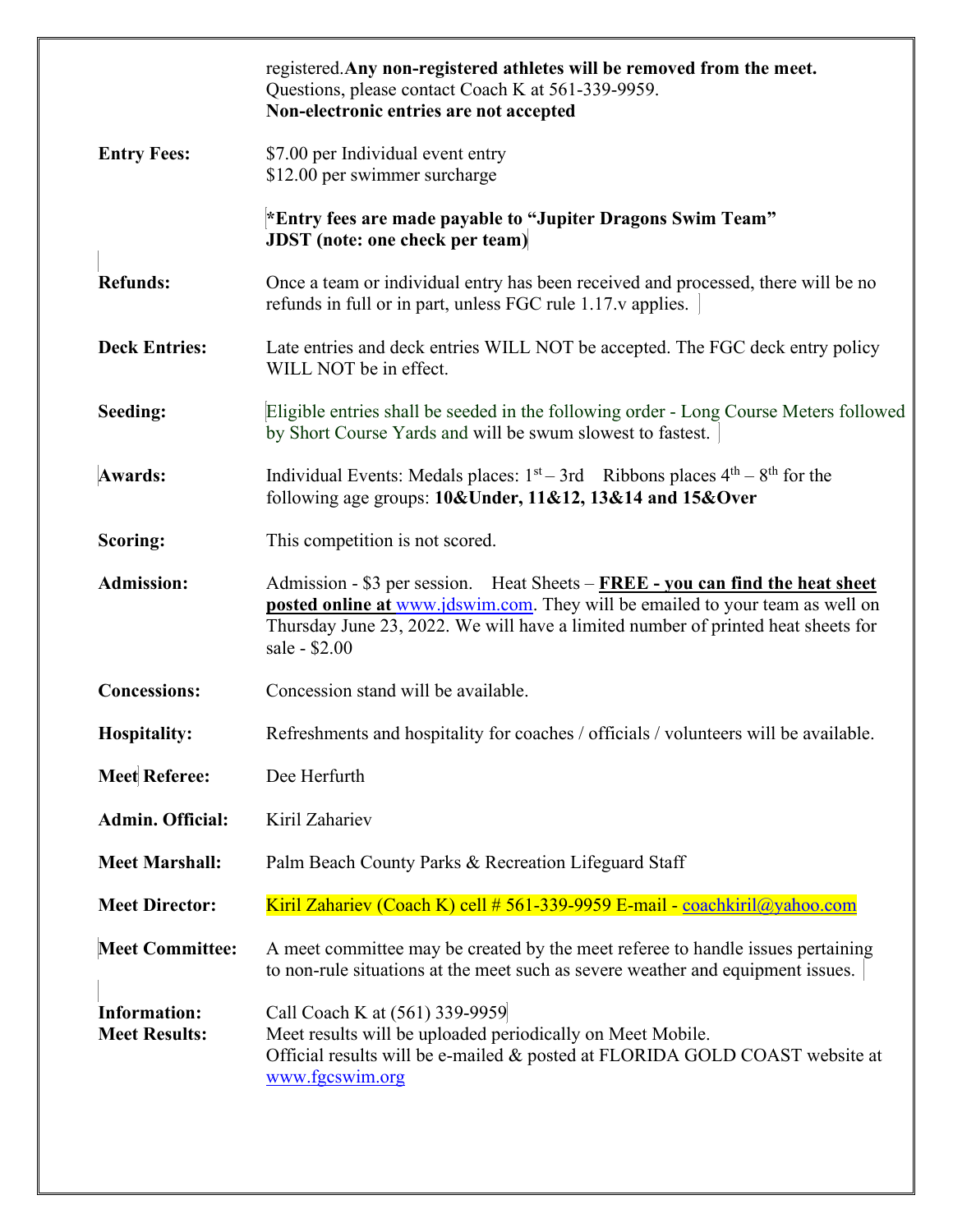#### **Statement of local protocols and requirements Message from USA Swimming:**

We believe swimming, like walking, hiking, running, and cycling, is a critical healthy activity within our communities. Swimming does not require direct contact between teammates or coaches and social distancing can be maintained throughout practice. As with all exercise and activity at this time, swimming must comply with standards for social distancing and safety within aquatic facilities. We know, with collaboration between USA Swimming coaches, public health officials, and facility operators we can createsafe plans for using aquatic facilities to promote physical and mental health opportunities compliant with public health directives.

The CDC has indicated that there is no evidence the disease spreads through treated water. Proper operation and maintenance (including disinfection with chlorine and bromine) of these facilities should inactivate the virus in the water.

| Session 1 - Saturday June 25, 2022 Warm-up: 8:00 a.m. Meet Starts: 9:00 a.m. |             |                  |  |  |
|------------------------------------------------------------------------------|-------------|------------------|--|--|
| <b>Event Number</b>                                                          | Event       | <b>Age Group</b> |  |  |
| $1 - 2$                                                                      | 100 Fly $*$ | Open             |  |  |
| $3-4$                                                                        | 100 Back *  | Open             |  |  |
| 5 min. break                                                                 |             |                  |  |  |
| $5-6$                                                                        | 50 Breast * | Open             |  |  |
| $7 - 8$                                                                      | 50 Free $*$ | Open             |  |  |
| 5 min. break                                                                 |             |                  |  |  |
| $9 - 10$                                                                     | 50 Back *   | Open             |  |  |
| $11 - 12$                                                                    | 50 Fly $*$  | Open             |  |  |
| 5 min. break                                                                 |             |                  |  |  |
| $13 - 14$                                                                    | 100 Breast* | Open             |  |  |
| $15 - 16$                                                                    | 100 Free *  | Open             |  |  |

### **Order of Events**

**\* Event will be awarded separately (10&Under, 11&12, 13&14 and 15&Over)**